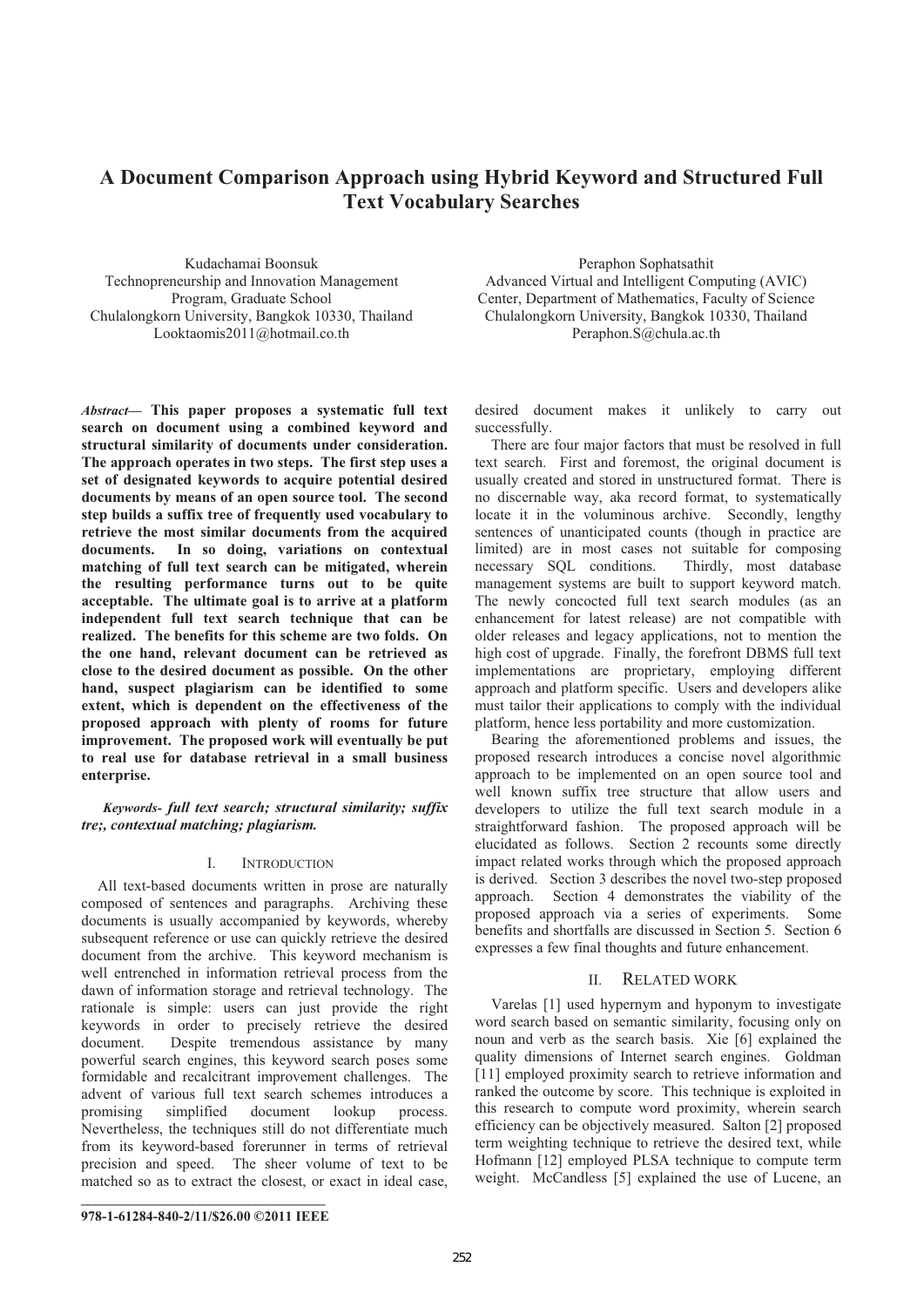open source tool being applied to keyword search in this work. Chartbunchachai [8] suggested weighted positional measure of characters and words in string similarity matching scheme which was also adopted in this work. The main referential work has been taken from Pukkasenungi [10] where text matching is categorized and evaluated. The five categories being applied are illustrated in Figure 1. The same discriminating criteria are strictly followed, i.e., exact match if cosine of similarity is equal to 1.0, plugin  $\geq 0.8$ , subsume  $\geq 0.5$ , partial  $\geq 0.3$ , and fail  $\leq 0.1$ . Should the cosine fall between  $0.1 \leq \cos\theta \leq 0.3$ , matching process would be re-evaluated accordingly.



Figure 1. matching categories.

Performance measure can be carried out in many ways. Makhoul [4] suggested their approach for information retrieval. Balinski and Danilowicz [14] suggested reranking of inter-document distance method according to the ideal document. We resort to simple scoring (weightdistance [7]) technique and measure the precision/recall/Fmeasure to gauge the performance of the first step selection or hereafter referred to as *rough pick*. Meanwhile, word proximity forms a suffix tree [9] at which the root word is determined according to the matching category or *fine pick*.

# III. PROPOSED APPROACH

The proposed approach is divided into two steps, namely, a keyword search front-end and an algorithmic procedure to gather relevant document and handle full text search, respectively. The front-end step is carried out by means of an open source tool called Apache Lucene, hereafter referred to as Lucene for brevity. The second step builds a suffix tree to analyze full text similarity based on preestablished criteria.

## *A. Front-end keyword selection process*

The procedure begins in the same manner as traditional word search. A set of single term words are collected from WordNet [3] as a preliminary matching process. The words, their referential document, and associated dimension or weight form a vector space model for the search process. Word lookup is carried out by comparing term frequency– inverse document frequency (tf-idf) weighting value of the target vector holding the desired word with the source vector being retrieved from the vector space. A matching indicator based on similarity cosine is computed to determine if a document is the closest one using document relevant (dr) and document frequency (df) having high discriminating power.

The documents obtained by keyword search may not represent all the desired information. Typically, they can be classified into four groups as follows:

- 1. retrieved and relevant
- 2. not retrieved but relevant
- 3. retrieved but irrelevant
- 4. not retrieved and irrelevant

Based on the above classification, it is impractical to retrieve any 100% compatible documents as desire. We will thus employ three statistical classification indicators for the proposed approach performance measurement, namely, precision, recall, and F-measure which are defined below.

$$
Precision = \frac{|\{relevant \, doc\} \cap \{retrieved \, doc\}|}{|\{retrieved \, doc\}|}
$$
\n
$$
Recall = \frac{|\{relevant \, documents\} \cap \{retrieved \, documents\}|}{|\{relevant \, documents\}|}
$$
\n
$$
F-measure = \frac{2 * precision * recall}{(precision + recall)}
$$

# *B. Similarity analysis process*

Matching of full text or long character string has been a challenging recalcitrant text search research. Two obvious non-candidate of matching categories are exact and fail matches as they are impractical to undertake. Our compelling question is how to adapt some of the prior works to determine if either plugin, subsume, or partial matching of the search string is an acceptable outcome. A preliminary investigation was conducted based on weighted positional character matching proposed by Chartbunchachai [8] to establish a tentative minimal threshold length for further indepth investigation. Our approach thus begins with the original document by tallying a list of most frequently used words and create a corresponding suffix tree rooted on the highest frequency word. All succeeding words are sorted, whereby the first *N* words (decided by the users themselves) will form a list of candidate words for subsequent suffix tree construction. The distance of each word from the root word delineates the length of the suffix tree branch. The position of each root word in the original document denotes the height level of the tree. This process is repeated for every target document so that the output suffix trees can be compared for their similarity. The by-product of this work is plagiarism detection [13] which is subject to further improvement. Details on implementation will be furnished in the next section.

#### *C. Document comparison algorithms*

The proposed approach was designed to operate in a somewhat different environment setting from conventional DBMS and existing search engines. In most DBMS, searching must be prepared and carried out by the user with the help of standard SQL commands. Search engines, on the contrary, are ready-to-use application software operating through various client browser platforms. The distinction between these two entities is the level of application abstraction. The former relies on the computation power of limited standard SQL vocabulary, while the latter is a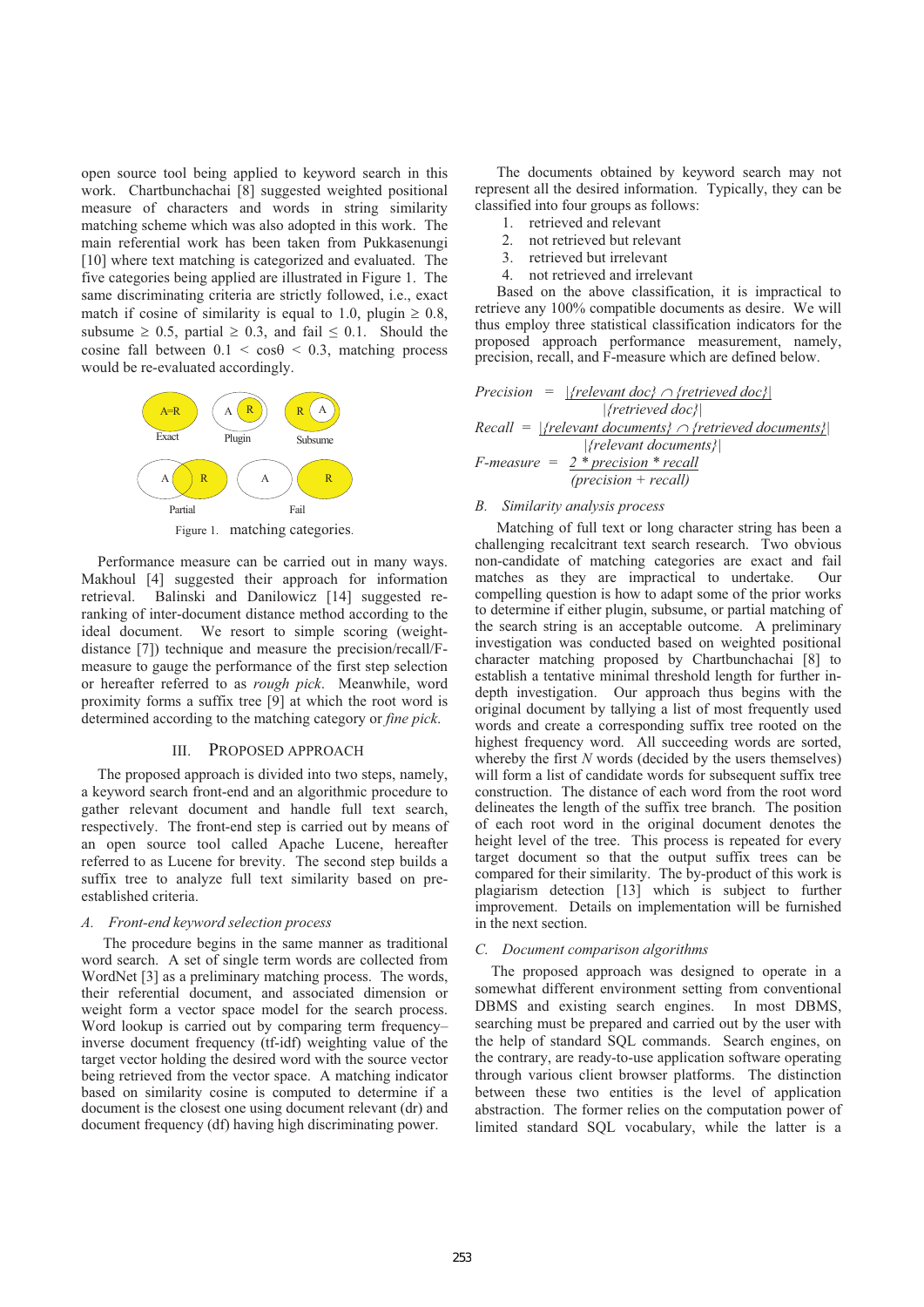proprietary product by which users must follow available options and operating procedures. We recognize these shortcomings and resort to an open source tool that lies one layer above DBMS, yet still below those handy search engines. This is referred to as the application layer. The advantages so envisioned are three folds. First, users can operate independently of the supporting DBMS. Second, customization of user's application can be done by the user themselves. And last, it's an open source tool that frees the user from any legal infringements.

Bearing the above prospect in mind, the full text search framework is established in the application layer as follows:

1. set up an index creation preliminary based on user's search requirements, i.e., looking for the desired document according to some predetermined keywords, or looking for similar target documents to the original document.

2. create a list of working indices using Lucene library and API [1] to transform source data into Lucene index and document frequency (df) to facilitate subsequent keyword search. All word prefixes and suffixes are handled by Lucene facilities.

3. search and collect the most relevant documents according to the above indices. This collection of documents will be referred to as a document pool. This is the first step or rough pick.

4. in case of finding similar target documents, build a suffix tree based on the original document. The algorithm proceeds as follows:

4.1 create and sort in descending order a list of most frequently occurring words in the original document. The maximum number of words in this list is set to 25 in this study.

4.2 build a suffix tree starting with the first occurrence of the most frequently occurring word as root.

4.3 scan all words that appear to the left of the first occurrence of the root word. If the word is in the sorted list, attach it to the tree and record its position in the document.

4.4 proceed to the next occurrence of the root word and repeat the above scan-attach word to the suffix tree.

4.5 should there be any words in the list left after the last occurrence of the root word, that is, all words in the sorted list that appear to the right of the last root word, attach them to the tree and record their corresponding position.

4.6 for each target document, compute the statistical classification indicators to select the candidate target document out of the document pool. Repeat until all documents in the pool are examined.

4.7 for each document in the candidate pool, build a corresponding suffix tree in the same manner as the original document.

4.8 compare the similarity of the suffix tree obtained from the original document with that of each target document using vector comparison. Apply the above five matching categories to determine the degree of similarity.

5. in case of finding the desired document using predetermined keywords. The algorithm proceeds as follows:

5.1 build a suffix tree based on term weight assigned by the user. The highest term weight will take the root position in the same fashion as the most frequently occurring word from the original document.

5.2 proceed in the same manner as those of step 4.6-4.8.

#### IV. APPLICATION EXPERIMENTS

To validate the viability of the proposed approach, an actual implementation was conducted via a full-fledged development process. Our challenging mission is to stay focus on full text domain of application to suit the contextual requirements. By virtue of Lucene library support, design activities were minimal once system analysis was completed. The application was written in Java and installed for a pilot run. In the meantime, cross-application APIs were developed to partly fulfill the application layer functionality.

One issue that precipitates from such a framework is design of software API for tool integration using Lucene libraries. The experimental runs were executed following the processing sequence as depicted in Figure 2. Three sets of different document sizes were employed to test the proposed algorithms. They are:

1. small sized document having less than 100 words

2. medium sized document having between 500-1000 words

3. large sized document having more than 1000 words



Figure 2. experiment processing sequence

The original document underwent Lucene classification process to create the document frequency (df) for subsequent keyword search. Table 1 shows a sample document frequency list obtained from the original document.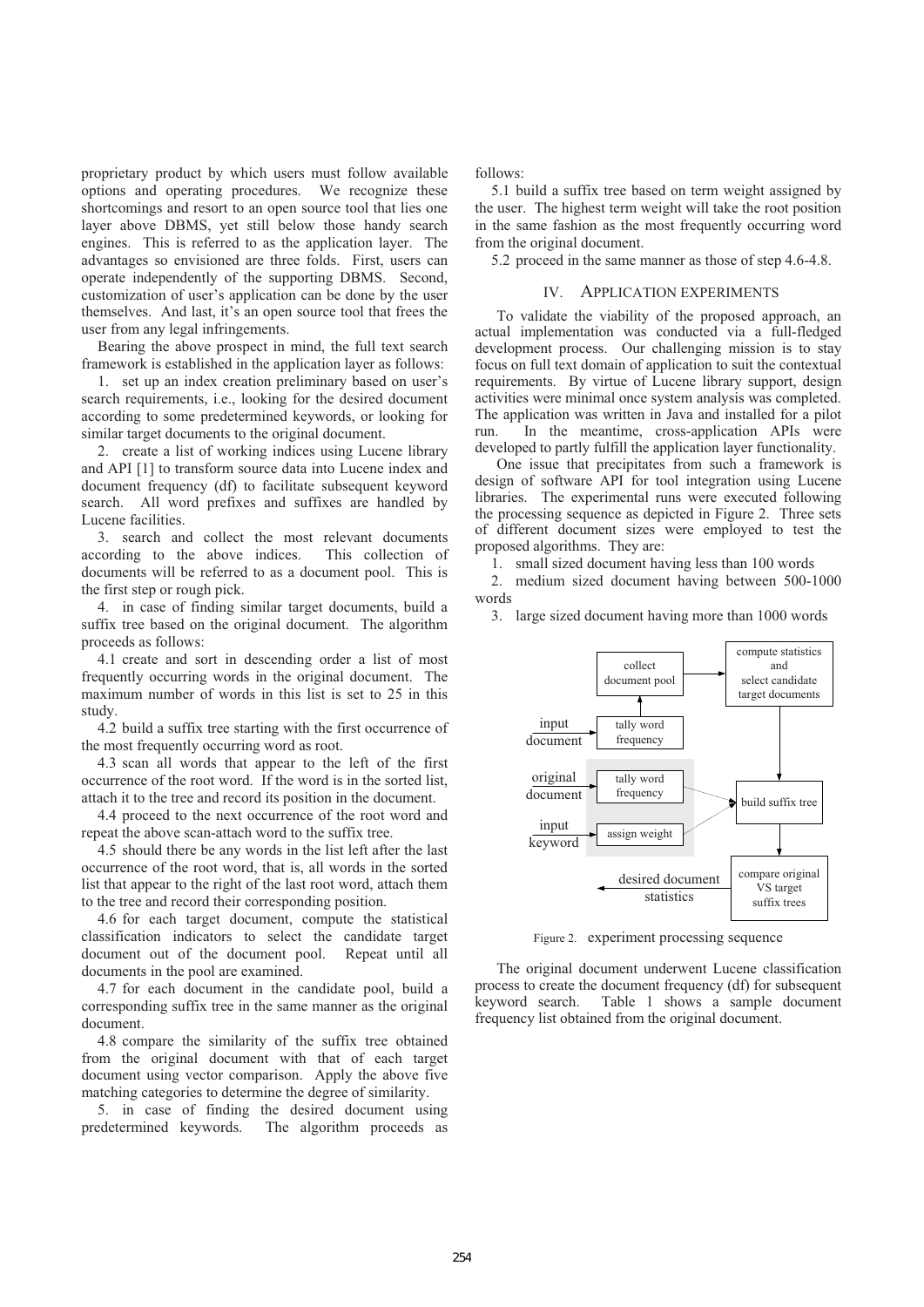| Terms        | Frequency of occurrence |
|--------------|-------------------------|
| basic        |                         |
| linguistic   | 1                       |
| assumption   |                         |
| proximity    | 3                       |
| searching    | 1                       |
| words        | $\overline{7}$          |
| document     | $\overline{2}$          |
| implies      | 1                       |
| relationship | $\overline{2}$          |
| between      | $\overline{c}$          |
| given        | 1                       |
| authors      | 1                       |
| documents    |                         |
| try          | 1                       |
| formulate    |                         |
| sentences    | $\overline{2}$          |
| which        | 1                       |
| contain      | 1                       |
| single       | 1                       |
| idea         | 1                       |
| cluster      | 1                       |
| related      | $\overline{2}$          |
| ideas        | 1                       |
| within       | 3                       |
| neighboring  | 1                       |
| organized    | 1                       |
| paragraphs   | 1                       |

From the above list, the word "words" was selected as the root word for subsequent suffix tree construction. Its closest relatives are "*proximity*" and "*within*" which were used as the word list of the original document. Other words were not used as they would add unnecessary dispersion to the span of the resulting suffix tree. Table 2 shows the statistics of word list position distribution from the root of the suffix tree.

The first set, or small size document, yielded the following statistics shown in Table 3, 4, and 5 which depict word list position distribution, statistical classification indicators, and similarity comparison, respectively.

TABLE II. WORD LIST AND POSITION DISTRIBUTION OF ORIGINAL DOCUMENT

| Root \ Term | proximity  | within     |
|-------------|------------|------------|
|             |            |            |
|             | 8.6        |            |
|             | 34, 32     | 12, 3      |
|             | 42, 40     | 20, 11     |
|             | 49, 47     | 27, 18     |
|             | 59, 57     | 37, 28     |
|             | 73, 71, 10 | 51, 42, 13 |

#### TABLE III. WORD LIST AND POSITION DISTRIBUTION OF TARGET DOCUMENT

| $Root \setminus Term$ | proximity | within     |
|-----------------------|-----------|------------|
|                       |           |            |
|                       | 8.6       |            |
|                       | 34, 32    | 12, 3      |
|                       | 42, 40    | 20, 11     |
|                       | 49, 47    | 27, 18     |
|                       | 59, 57    | 37, 28     |
|                       | 71, 69, 8 | 49, 40, 11 |

## TABLE IV. STATISTICAL CLASSIFICATION MEASURES OF TARGET DOCUMENT

|           |         |         |                  |                      | O   |            |     |     |     |
|-----------|---------|---------|------------------|----------------------|-----|------------|-----|-----|-----|
| E         | F       | E       | F                | F                    | F   | F          | F   | Е   |     |
|           | l O     |         |                  |                      | 20  |            |     |     |     |
| $\cdot$ 0 | 1.0     | 1.0     | 0.               | $\cdot$ 0            |     | 1.0        | 1.0 |     |     |
|           | $1.0\,$ | $1.0\,$ | $\cdot$          | $\Omega$ .           | 1.0 | 1.0        |     | 1.0 | .60 |
| .85       | .0      |         | $\overline{0}$ . | $\cdot$ <sup>0</sup> |     | $\Omega$ . | .83 |     |     |
|           |         |         |                  |                      |     |            |     |     |     |

Qt=query tool, F=full text

| TABLE V. | SIMILARITY COMPARISON OF TARGET |
|----------|---------------------------------|
|          | <b>DOCUMENT</b>                 |

|           | Original doc | Target doc | similarity |
|-----------|--------------|------------|------------|
|           | weight       | weight     |            |
|           | vector       | vector     |            |
| proximity |              | 14         | 93.33%     |
| within    |              |            | 88.81%     |
| average   |              | 11.5       | 91.07%     |

We further concocted some candidate documents by arbitrarily substituting or deleting approximately 20 words to mimic plagiarism attempts. The corresponding results to those of Table 3, 4, and 5 were shown in Table 6, 7, and 8, respectively. A comparative plot is depicted in Figure 3.

TABLE VI. WORD LIST AND POSITION DISTRIBUTION OF MODIFIED DOCUMENT

| $Root \setminus Term$ | proximity | within     |
|-----------------------|-----------|------------|
|                       | 2. .      |            |
|                       | 6, 5      |            |
|                       | 32, 31    | 12, 3      |
|                       | 40, 39    | 20, 11     |
|                       | 47, 46    | 27, 18     |
|                       | 56, 55    | 36, 27     |
|                       | 69, 68, 9 | 49, 40, 12 |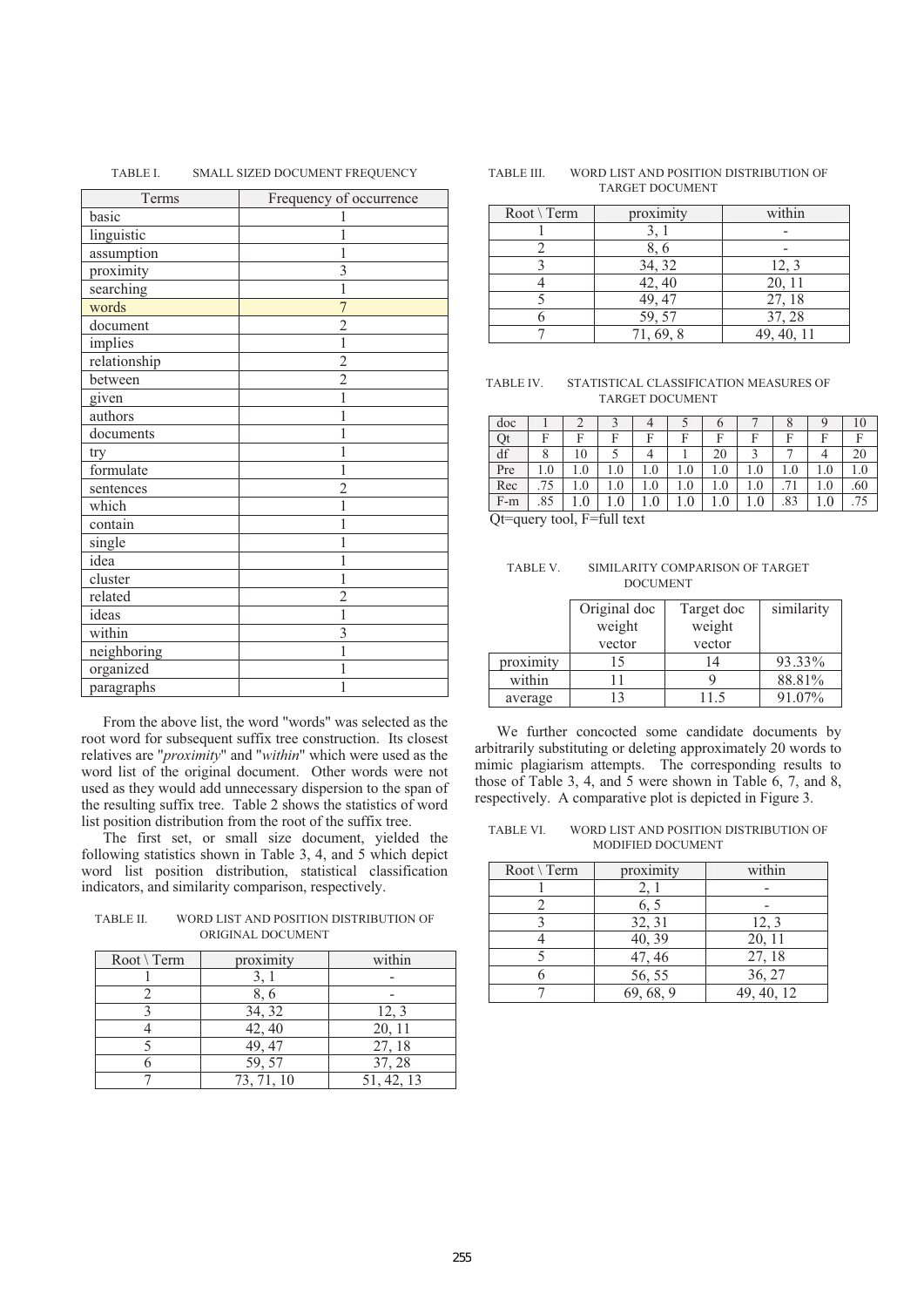| doc   |     | 2  | 3        | 4  |          | 6        |                   | 8   | 9  | 10  |
|-------|-----|----|----------|----|----------|----------|-------------------|-----|----|-----|
| Qt    | ௱   |    | Τ        | T  |          | Τ        | T                 | т   | T  | т   |
| df    | 50  | 3  | 4        | 2  |          |          | 6                 | 40  | 2  | 25  |
|       |     | 0  | 0        | 0  | $\theta$ | 0        | $\theta$          |     | 0  |     |
| Pre   | 1.0 |    | Ι.       |    |          |          |                   | 1.0 | l. | 1.0 |
|       |     | 0  | 0        | 0  | 0        | 0        | 0                 |     | 0  |     |
| Rec   | .90 | I. | 1.       | l. |          | 1.       | 1.                | .92 | I. | .68 |
|       |     | 0  | 0        | 0  | $\theta$ | 0        | 0                 |     | 0  |     |
| $F-m$ | .94 |    | 1.       | l. | ı.       |          |                   | .96 | l. | .80 |
|       |     |    | $\Omega$ | 0  |          | $\theta$ | $\mathbf{\Omega}$ |     |    |     |

TABLE VII. STATISTICAL CLASSIFICATION MEASURES OF MODIFIED DOCUMENT

Qt=query tool, T=term

TABLE VIII. SIMILARITY COMPARISON OF MODIFIED **DOCUMENT** 

|           | Original doc | Target doc | similarity |
|-----------|--------------|------------|------------|
|           | weight       | weight     |            |
|           | vector       | vector     |            |
| proximity | 15           |            | 33.33%     |
| within    |              |            | 72.72%     |
| average   |              | ና ና        | 53.03%     |



Figure 3. comparative plot of Main(original), doc1(target), and doc2(modified) small sized documents

It is apparent that the original and target documents are closely resemble, whilst the modified document still exhibits similar characteristic to the original counterpart. This reaffirms the similarity measure precipitated from the proposed approach. Similar results were also obtained from medium and large size documents, where 50 and 100 words were altered as depicted in Figure 4 and 5, respectively.



Figure 4. comparative plot of Main(original), doc1(target), and doc2(modified) medium sized documents



Figure 5. comparative plot of Main(original), doc1(target), and doc2(modified) large sized documents

## V. DISCUSSION

From the experimental results, the proposed approach yields the similarity characteristic that renders detection to be straightforwardly determined. Despite subsume matching is prevalent as shown in Table 9, the ease of application makes the proposed approach suitable for typical casual usage in many regards. However, the fact that the shape of the suffix tree depends largely on the frequency of occurrences of the root word renders a wider span but dense suffix tree. In particular, if most words in the list have high *df* value, the similarity measure will decrease considerably.

One major caveat of the proposed approach is root word selection. In the small sized document case, a few root words in the concocted document were haphazardly (due to randomness) replaced by newly introduced words. Not only the frequency of occurrences was reduced, but also the position distribution was affected. The resulting suffix tree and similarity comparison were thus degraded as depicted in modified small document percentage. On the brighter side of this predicament, if the new words fall out of the root word positions, the shape of the suffix tree remains relatively unaffected, and hence yields the same similarity comparison.

Further comparison with commercial software was not performed due to copyrights and the cost incurred from the proprietor.